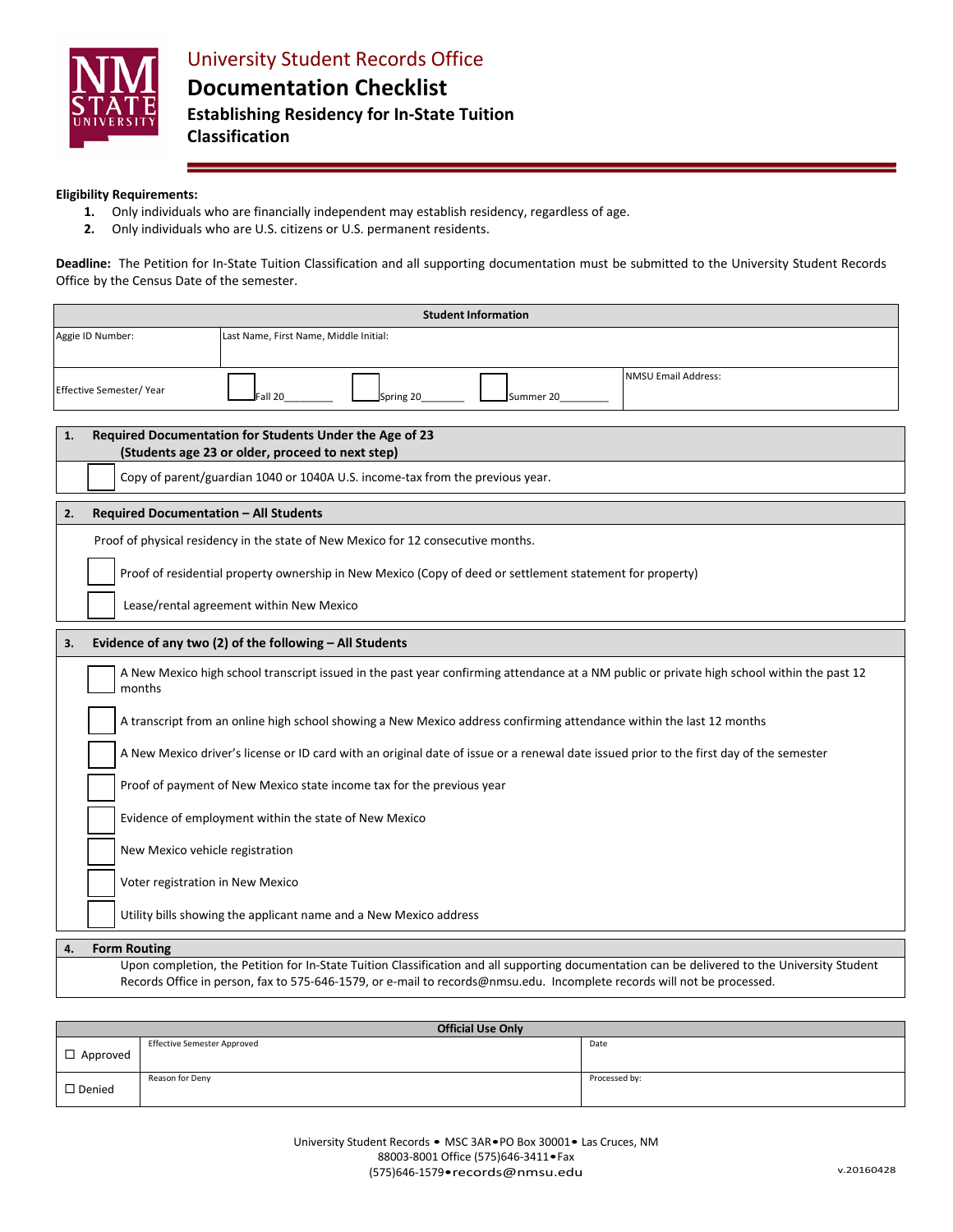|                               |                     |                                                                                                                                                                                                                                                                                                                                                                                                                                                                                                                       |                                                                                                          | <b>PETITION FOR IN-STATE</b> |  |               |                  |               |  |            |                           |
|-------------------------------|---------------------|-----------------------------------------------------------------------------------------------------------------------------------------------------------------------------------------------------------------------------------------------------------------------------------------------------------------------------------------------------------------------------------------------------------------------------------------------------------------------------------------------------------------------|----------------------------------------------------------------------------------------------------------|------------------------------|--|---------------|------------------|---------------|--|------------|---------------------------|
|                               |                     | ALL REQUIREMENTS MUST<br>BE MET BY THE FIRST DAY                                                                                                                                                                                                                                                                                                                                                                                                                                                                      | <b>TUITION CLASSIFICATION</b>                                                                            |                              |  |               | FOR THE          |               |  |            |                           |
|                               |                     | OF CLASSES                                                                                                                                                                                                                                                                                                                                                                                                                                                                                                            | <b>STATE OF NEW MEXICO</b>                                                                               |                              |  |               | TERM: 20 _______ |               |  |            |                           |
|                               | <b>DEADLINE FOR</b> |                                                                                                                                                                                                                                                                                                                                                                                                                                                                                                                       |                                                                                                          |                              |  |               |                  |               |  |            |                           |
| <b>SUBMISSION OF PETITION</b> |                     |                                                                                                                                                                                                                                                                                                                                                                                                                                                                                                                       |                                                                                                          |                              |  |               |                  |               |  |            |                           |
|                               |                     |                                                                                                                                                                                                                                                                                                                                                                                                                                                                                                                       |                                                                                                          |                              |  |               |                  |               |  |            |                           |
|                               |                     |                                                                                                                                                                                                                                                                                                                                                                                                                                                                                                                       |                                                                                                          | <b>FOR OFFICE USE ONLY</b>   |  |               |                  |               |  |            |                           |
|                               | Approved $\Box$     | Denied $\Box$                                                                                                                                                                                                                                                                                                                                                                                                                                                                                                         |                                                                                                          | Effective: Fall $\square$    |  | Spring $\Box$ |                  | Summer $\Box$ |  |            |                           |
|                               |                     |                                                                                                                                                                                                                                                                                                                                                                                                                                                                                                                       |                                                                                                          |                              |  |               |                  |               |  |            |                           |
|                               |                     |                                                                                                                                                                                                                                                                                                                                                                                                                                                                                                                       |                                                                                                          |                              |  |               |                  |               |  |            |                           |
|                               |                     |                                                                                                                                                                                                                                                                                                                                                                                                                                                                                                                       |                                                                                                          |                              |  |               |                  |               |  |            |                           |
|                               |                     | Instructions: Please answer all questions using N/A (Not Applicable) for those questions which do not apply to your situation. If you<br>need additional writing space, please attach pages indicating the subject of each attachment. Submit the petition to the appropriate<br>office well in advance of the term for which the request is being made.<br>PLEASE PRINT OR TYPE<br>List all addresses where you (student) have resided in the last 12 months. Give inclusive month/year for each residence including |                                                                                                          |                              |  |               |                  |               |  |            |                           |
|                               |                     | current residence, the reason you resided at that residence. (For example, parent's home, school, employment, etc.)                                                                                                                                                                                                                                                                                                                                                                                                   |                                                                                                          |                              |  |               |                  |               |  |            |                           |
|                               |                     |                                                                                                                                                                                                                                                                                                                                                                                                                                                                                                                       |                                                                                                          |                              |  |               |                  |               |  | From       | To                        |
| City                          |                     | State                                                                                                                                                                                                                                                                                                                                                                                                                                                                                                                 | Zip                                                                                                      | Reason                       |  |               |                  |               |  |            |                           |
|                               |                     | Previous Address Language and the state of the state of the state of the state of the state of the state of the state of the state of the state of the state of the state of the state of the state of the state of the state                                                                                                                                                                                                                                                                                         |                                                                                                          |                              |  |               |                  |               |  | From       | To                        |
| City                          |                     | State                                                                                                                                                                                                                                                                                                                                                                                                                                                                                                                 | Zip                                                                                                      | Reason                       |  |               |                  |               |  |            |                           |
|                               |                     | Previous Address Language and the contract of the contract of the contract of the contract of the contract of the contract of the contract of the contract of the contract of the contract of the contract of the contract of                                                                                                                                                                                                                                                                                         |                                                                                                          |                              |  |               |                  |               |  | From       | To                        |
| City                          |                     | State                                                                                                                                                                                                                                                                                                                                                                                                                                                                                                                 | Zip                                                                                                      | Reason                       |  |               |                  |               |  |            |                           |
|                               |                     |                                                                                                                                                                                                                                                                                                                                                                                                                                                                                                                       | 1. What state do you consider your permanent home?                                                       |                              |  |               |                  |               |  |            |                           |
| <b>YES</b>                    | NO                  |                                                                                                                                                                                                                                                                                                                                                                                                                                                                                                                       | 2. Do you intend to (or have you) establish (ed) New Mexico residency                                    |                              |  |               |                  |               |  |            |                           |
|                               |                     | If yes, student <b>must</b> relinquish residency in all other states.                                                                                                                                                                                                                                                                                                                                                                                                                                                 |                                                                                                          |                              |  |               |                  |               |  |            |                           |
| <b>YES</b>                    | NO                  | 3. Have you been absent from New Mexico for more than a month in the previous year?                                                                                                                                                                                                                                                                                                                                                                                                                                   |                                                                                                          |                              |  |               |                  |               |  |            |                           |
| <b>YES</b>                    | NO                  | 4. Are you married to a New Mexico resident?                                                                                                                                                                                                                                                                                                                                                                                                                                                                          |                                                                                                          |                              |  |               |                  |               |  |            |                           |
| <b>YES</b>                    | $_{\rm NO}$         | 5. Are you currently enrolled, or have you attended a higher education institution in the last two years?<br>If yes, complete below:                                                                                                                                                                                                                                                                                                                                                                                  |                                                                                                          |                              |  |               |                  |               |  |            |                           |
|                               |                     | <b>INSTITUTION</b>                                                                                                                                                                                                                                                                                                                                                                                                                                                                                                    |                                                                                                          | CITY/STATE                   |  |               |                  |               |  |            | Classified as a resident? |
| <b>FROM</b>                   | TO                  |                                                                                                                                                                                                                                                                                                                                                                                                                                                                                                                       |                                                                                                          |                              |  |               |                  |               |  | <b>YES</b> | NO                        |
| <b>FROM</b>                   | TO                  |                                                                                                                                                                                                                                                                                                                                                                                                                                                                                                                       |                                                                                                          |                              |  |               |                  |               |  | <b>YES</b> | NO.                       |
| <b>FROM</b>                   | TO                  |                                                                                                                                                                                                                                                                                                                                                                                                                                                                                                                       |                                                                                                          |                              |  |               |                  |               |  | <b>YES</b> | N <sub>O</sub>            |
|                               |                     |                                                                                                                                                                                                                                                                                                                                                                                                                                                                                                                       |                                                                                                          |                              |  |               |                  |               |  |            |                           |
| <b>YES</b>                    | $_{\rm NO}$         | High School:                                                                                                                                                                                                                                                                                                                                                                                                                                                                                                          | 6a. Did you graduate from a New Mexico high school? If yes, please list high school and graduation date: |                              |  |               | Date:            |               |  |            |                           |
| <b>YES</b>                    | $_{\rm NO}$         | 6b. Did you attend for at least year?                                                                                                                                                                                                                                                                                                                                                                                                                                                                                 |                                                                                                          |                              |  |               |                  |               |  |            |                           |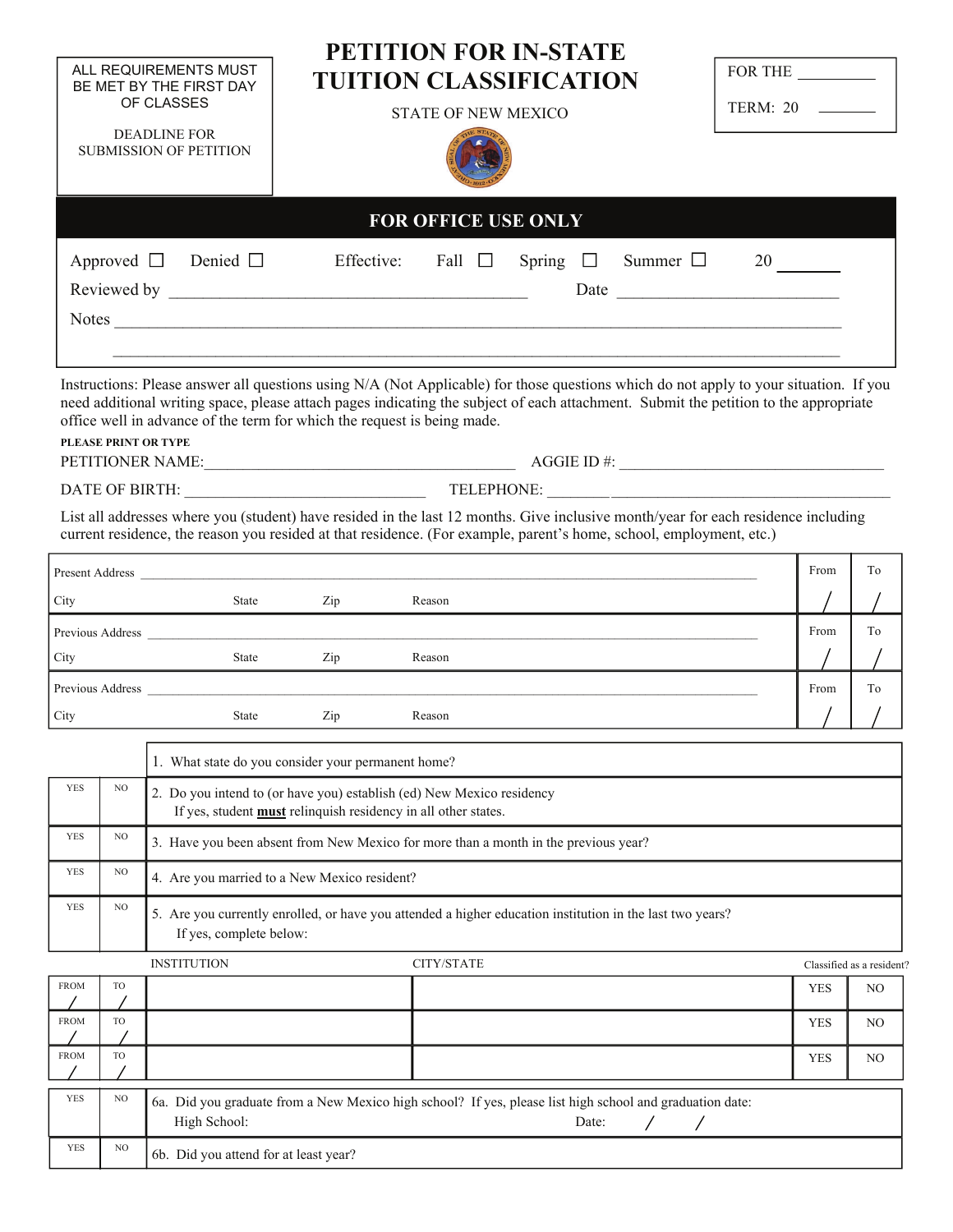7. List all employers, addresses and dates of employment in the previous year. Use additional pages if necessary.

|             |     | 7. Eist an chipioyers, addresses and dates of chipioyinem in the previous year. "Osc additional pages in necessary.<br><b>EMPLOYER</b><br>FT/PT<br>State<br>City                                                                                                                                                                                                                                                       |  |  |  |  |
|-------------|-----|------------------------------------------------------------------------------------------------------------------------------------------------------------------------------------------------------------------------------------------------------------------------------------------------------------------------------------------------------------------------------------------------------------------------|--|--|--|--|
| <b>FROM</b> | TO  |                                                                                                                                                                                                                                                                                                                                                                                                                        |  |  |  |  |
| <b>FROM</b> | TO  |                                                                                                                                                                                                                                                                                                                                                                                                                        |  |  |  |  |
| <b>YES</b>  | NO  | 8. Did your parents or legal guardian claim you as a dependent on federal tax returns in the immediate preceding tax year?<br>Mother $\Box$<br>Father $\Box$<br>Parents 1<br>Guardian $\Box$<br>If yes, who:<br>If you were under the age of 23 in the most recent tax year, a copy of your parents' 1040, 1040A, 1040EZ tax form is required.<br>If parents filed separately, submit a copy of both parents' returns. |  |  |  |  |
|             |     | 9. If you are less than 19 years of age or answered yes to question 8, please provide the following information:<br>Address:<br><u> 1989 - Johann Stoff, amerikansk politiker (d. 1989)</u>                                                                                                                                                                                                                            |  |  |  |  |
| <b>YES</b>  | NO  | 10. Are you registered to vote in New Mexico? If so, provide Voter Registration Number:<br>If no, what state are you registered to vote? __________________________________                                                                                                                                                                                                                                            |  |  |  |  |
| <b>YES</b>  | NO  | 11. Did you file a New Mexico income tax return for the previous year?<br>If no, in what state did you file your taxes?                                                                                                                                                                                                                                                                                                |  |  |  |  |
|             |     | 12. Your driver's license number:<br>State:<br>Expires:                                                                                                                                                                                                                                                                                                                                                                |  |  |  |  |
| <b>YES</b>  | NO  | 13. Do you have a New Mexico State issued ID card? If yes, ID Number:<br><b>Expiration Date:</b>                                                                                                                                                                                                                                                                                                                       |  |  |  |  |
| <b>YES</b>  | NO  | 14. Do you own residential property in New Mexico? If yes, location:                                                                                                                                                                                                                                                                                                                                                   |  |  |  |  |
| <b>YES</b>  | NO  | 15. Do you have utilities in your name? If yes, which:                                                                                                                                                                                                                                                                                                                                                                 |  |  |  |  |
| <b>YES</b>  | NO  | 16. Do you own a motor vehicle? If yes, license number:<br>State:                                                                                                                                                                                                                                                                                                                                                      |  |  |  |  |
|             |     | 17. List any other information which may be pertinent to your classification as a New Mexico resident for tuition purposes:                                                                                                                                                                                                                                                                                            |  |  |  |  |
| <b>YES</b>  | NO. | 18. In the previous year, were you participating in the Texas, Arizona or Colorado tuition reciprocity program?                                                                                                                                                                                                                                                                                                        |  |  |  |  |
| <b>YES</b>  | NO  | 19. Are you participating in the Western Undergraduate Exchange Program?                                                                                                                                                                                                                                                                                                                                               |  |  |  |  |
| <b>YES</b>  | NO  | 20. Have you been receiving financial assistance from any state other than New Mexico?<br>State: <u>Date Received:</u> Date Received: 2000 and 2000 and 2000 and 2000 and 2000 and 2000 and 2000 and 2000 and 2000 and 2000 and 2000 and 2000 and 2000 and 2000 and 2000 and 2000 and 2000 and 2000 and 2000 and 2000 and 200                                                                                          |  |  |  |  |
| <b>YES</b>  | NO  | 21. Have you separated from the U.S. Armed Forces in the previous two years?<br>B. Home of record on State of Legal Residence Certificate (DD 2058):                                                                                                                                                                                                                                                                   |  |  |  |  |
| <b>YES</b>  | NO  | 22. Are you a citizen of the United States? If no, applicant must complete this section:<br>Permanent Resident Alien Registration Number: __________________________________<br>in these and aggregation the heat of meeting and adopt. I am assemption that the Institution may                                                                                                                                       |  |  |  |  |

 I certify that the above is true and correct to the best of my knowledge. I am aware that the Institution may cancel my admission or registration for any false or misleading statement on this petition and assess retroactive tuition and fees.

Petitioner Signature\_\_\_\_\_\_\_\_\_\_\_\_\_\_\_\_\_\_\_\_\_\_\_\_\_\_\_\_\_\_\_\_\_\_\_\_\_\_\_\_\_\_ Date \_\_\_\_\_\_\_\_\_\_\_\_\_\_\_\_\_\_\_\_\_\_\_\_\_\_\_\_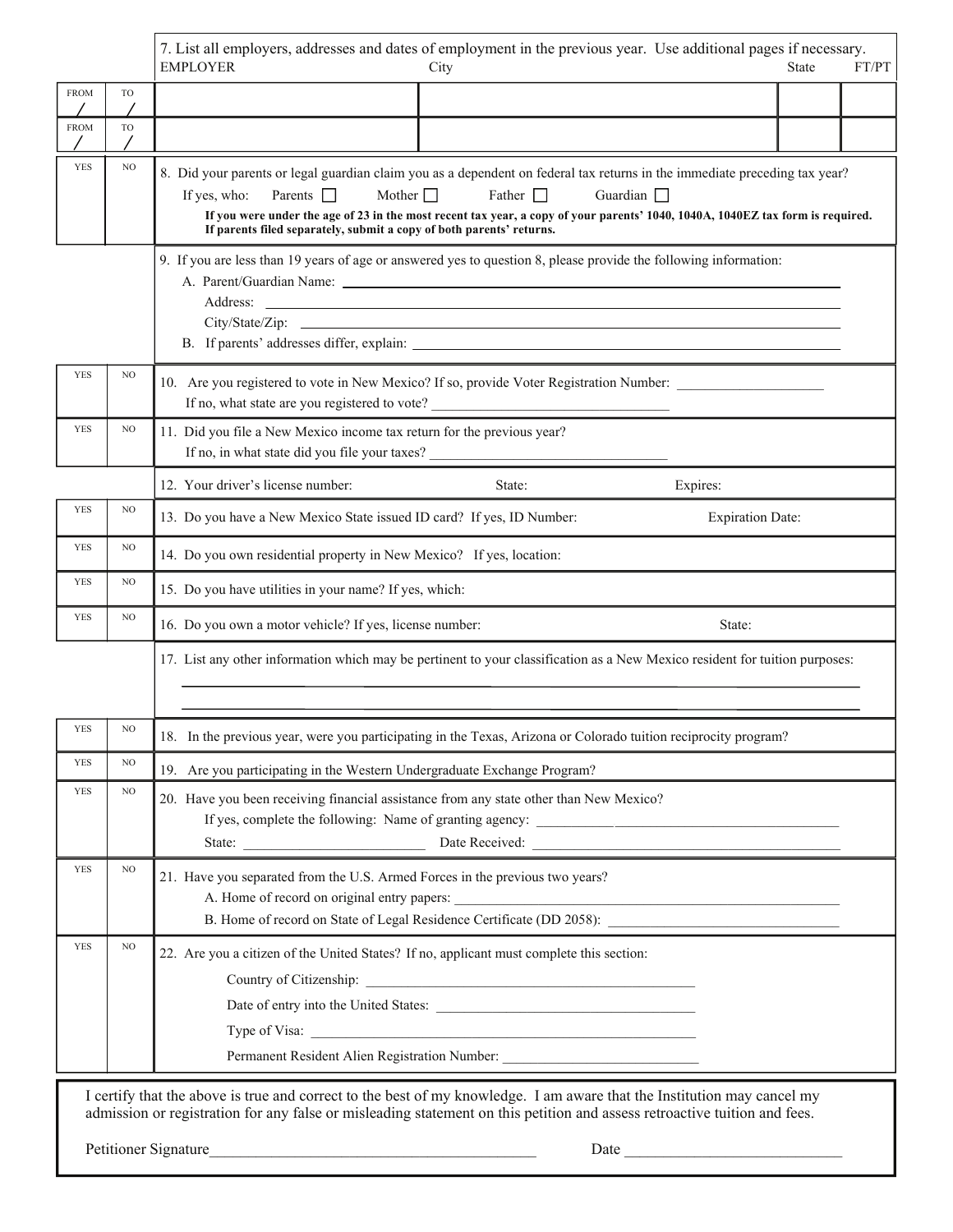### **What if I ama minor?**

Persons under the age of 18 are considered minors under the law. A minor's residence is presumed to be the same as his/her parents' or legal guardian's. The residence decision for students under 18 is based upon the legal residence of the parents or legal guardian. In the event that a noncustodial parent is a legal resident of New Mexico, the minor student will be classified as a resident.

You must be at least 19 years old to establish residency apart from your parents or guardians. With the sole exception of automatic legal emancipation upon marriage, a minor is presumed to share his parents' or legal guardian's residence, unless the minor presents to the appropriate institution official written evidence sufficient to justify (as a conclusion of law) a finding of the minor's emancipation.

### **Frequently Asked Questions**

- 1. **How is the residency status determined for my parent** or guardian when my classification de**pends upon my parent or guardians residence?** The residency status of a parent or guardian is determined according to the same requirements outlined for individuals in this brochure.
- 2. **Are there any programs I might be participating in that have special restrictions concerning residen‐ cy eligibility?** Yes. Students participating in tuition reciprocity, WRGP or WICHE student exchange programs are ineligible to establish residency. Students may not begin to establish residency until after discontinuing any of these programs.
- 3. **What if I am not a U.S. citizen?** Immigrants, refu‐ gees, and international students, who are lawfully in the U.S., have obtained permanent status from the Department of Homeland Security (DHS), or noncitizens serving active duty in the armed forces of the U.S may establish residency for tuition purposes. Any non-citizen entering an institution of higher education on a non-immigrant visa

(i.e. student, diplomatic, visitor, or visiting scholar), including spouses and dependents, are classified as non‐residents. 

- 4. **Must all these requirements be met before the semester starts in order to qualify for resident tuition that semester?** Yes. Petitions for resident status will not be approved unless all requirements are met before the first day of classes for that term. Until you are officially classified as a resident, you must proceed as a non-resident. Tuition and fees must be paid on time at the non-resident rates.
- 5. **If I fail to petition and I am charged non‐resident tuition after I am eligible for a change of status, can I receive a refund of the difference betweennon‐resident and resident tuition retroactive to the date I was eligible?** No. It is the student's re‐ sponsibility to petition for a change of resident status. By not petitioning, you waive your right to recover the difference.
- 6. **Can I lose my classiϐication as a resident and be reclassiϐied as a non‐resident?** Yes. You can lose your status in the following two ways: 1) acting to establish legal residence in another state or 2) the institution finds that resident status was granted on the basis of false or misleading information.

**For more information or interpretation, contact the New Mexico Higher Education Department or the admissions ofϐice or registrar's ofϐice at your institution.**

**New Mexico Higher Education Department 2044 Galisteo St. Suite 4, Santa Fe, NM 87505‐2100 Phone: 505‐476‐8400Fax: 505‐476‐8454Student Helpline: 1‐800‐279‐9777 Fin.aid@state.nm.us http://hed.state.nm.us**

# **Establishing New Mexico** Residency, Eligibility *for* Reduced Tuition Rates *or* In-State Tuition





### State of New Mexico **Higher Education Department**

Published 2015